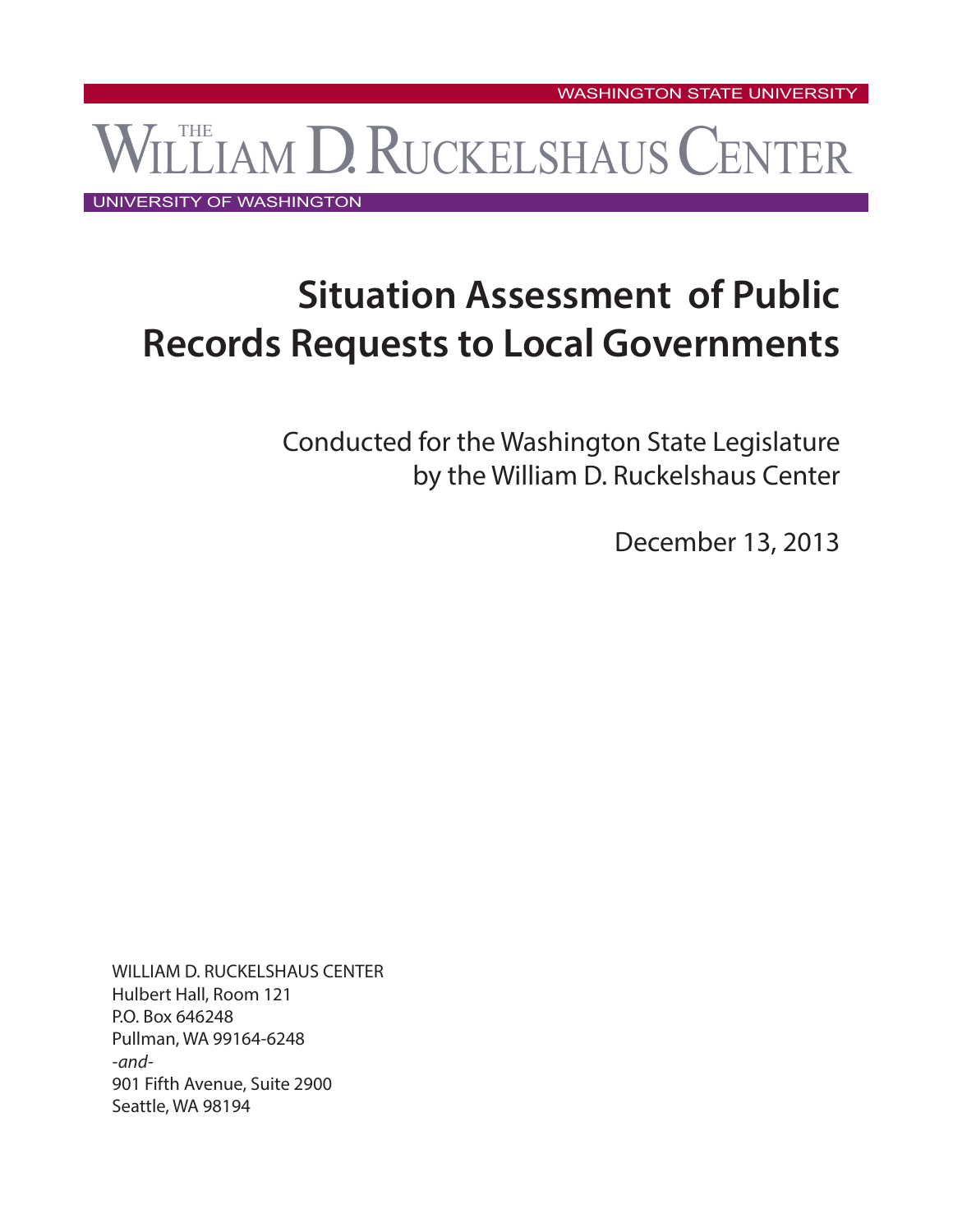## **Table of Contents**

| A. OVERVIEW 33                                                                                                                                                                                                                 |  |
|--------------------------------------------------------------------------------------------------------------------------------------------------------------------------------------------------------------------------------|--|
|                                                                                                                                                                                                                                |  |
| C. IDENTIFICATION OF PARTIES EXECUTIVE AND THE RESERVE A SERVER AND THE RESERVE A SERVER AND THE RESERVE A SERVER AND THE RESERVE ASSESSED.                                                                                    |  |
| D. ASSESSMENT PROTOCOLS AND INSTITUTIONAL REVIEW [100] MASSESSMENT PROTOCOLS AND INSTITUTIONAL REVIEW [200] MASSESSMENT PROTOCOLS AND INSTITUTIONAL REVIEW [200] MASSESSMENT PROTOCOLS AND INSTITUTIONAL REVIEW [200] MASSESSM |  |
| II. COMMONALITIES AND DIFFERENCES <b>Example 2018</b> 10 12 13 14 15 16 17 18 18 19 19 19 19 19 19 19 19 19 19 19 19 1                                                                                                         |  |
| A. COMMON GROUND Expansion and the community of the community of the community of the community of the community of $5$                                                                                                        |  |
|                                                                                                                                                                                                                                |  |
| III. SUMMARY OF FINDINGS ON ISSUES SPECIFIED IN BUDGET PROVISO <b>CONSERVERSION</b> 8                                                                                                                                          |  |
| A. BALANCING OPEN PUBLIC RECORDS WITH THE CONCERNS OF LOCAL GOVERNMENTS RELATED TO                                                                                                                                             |  |
|                                                                                                                                                                                                                                |  |
| B. RESOURCES NECESSARY TO ACCOMMODATE REQUESTS MANUSIC CONTROLLER PERSON RESOURCES NECESSARY TO ACCOMMODATE REQUESTS                                                                                                           |  |
|                                                                                                                                                                                                                                |  |
| D. POTENTIAL SAFETY CONCERNS OF PEOPLE NAMED IN THE RECORDS [[11] THE RECORDS]                                                                                                                                                 |  |
| E. POTENTIALLY ASSISTING CRIMINAL ACTIVITY [10] 10 And 10 And 10 And 10 And 10 And 10 And 10 And 10 And 10 And 10 And 10 And 10 And 10 And 10 And 10 And 10 And 10 And 10 And 10 And 10 And 10 And 10 And 10 And 10 And 10 And |  |
| F. OTHER ISSUES BROUGHT FORWARD BY THE PARTICIPANTS [[[[[[[[[[[[[[[[[[]]]]]]]]]]]                                                                                                                                              |  |
| IV. ISSUES AND RECOMMENDATIONS OF INVOLVED PARTIES RELATED TO A POTENTIAL                                                                                                                                                      |  |
|                                                                                                                                                                                                                                |  |
|                                                                                                                                                                                                                                |  |
|                                                                                                                                                                                                                                |  |
|                                                                                                                                                                                                                                |  |
| D. CRITERIA FOR A SUCCESSFUL PROCESS MARINE AND AN ANNO 12                                                                                                                                                                     |  |
|                                                                                                                                                                                                                                |  |
|                                                                                                                                                                                                                                |  |
|                                                                                                                                                                                                                                |  |

#### **DISCLAIMER**

*The following report was prepared by the William D. Ruckelshaus Center, a joint effort of the University of Washington and Washington State University whose mission is to act as a neutral resource for collaborative problem solving in the State of Washington and Pacific Northwest. University leadership and the Center's Advisory Board support the preparation of this and other reports produced under the Center's auspices. However, the key themes contained in this report are intended to reflect the opinions of the interviewed parties, and the findings are those of the Center's assessment team. Those themes and findings do not represent the views of the universities or Advisory Board members.*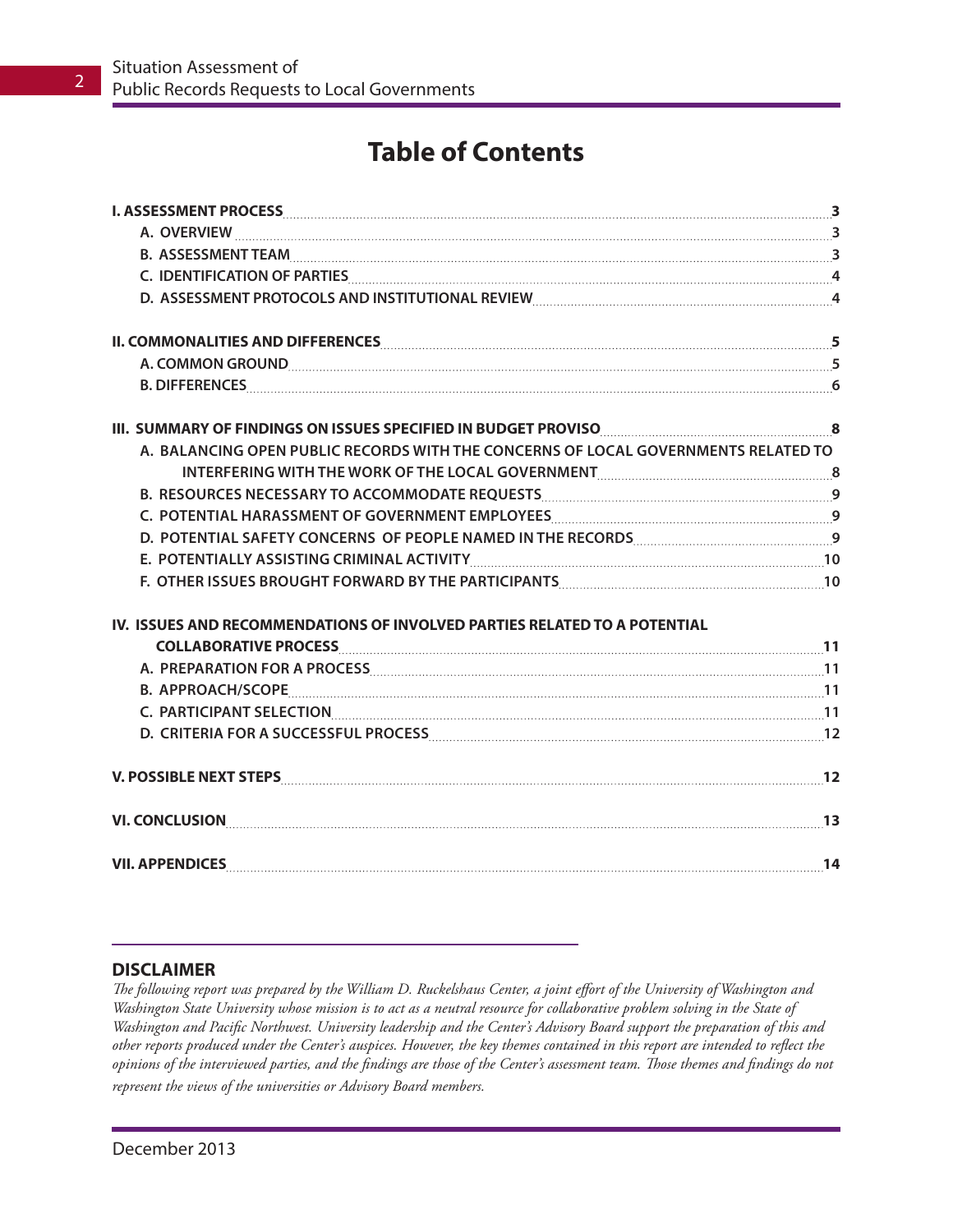### **I. ASSESSMENT PROCESS**

#### **A. Overview**

The William D. Ruckelshaus Center (Center) is a neutral resource for collaborative problem solving in the state of Washington and the Pacific Northwest, providing expertise to improve the quality and availability of voluntary collaborative approaches for policy development and multi-party dispute resolution. The Center is a joint effort of Washington's two research universities, the University of Washington (UW) and Washington State University (WSU). For more information, see attached overview (see Appendix A) or visit www.ruckelshauscenter.wsu.edu.

The 2013–15 Washington State Operating Budget (SB 5034) contains a proviso directing the Center to "collaborate with representatives of the public, the media, and local governments regarding public records requests made to local government" and "report to the appropriate committees of the Legislature." From available information about the situation, issues, time frame and resources involved, the Center determined that an assessment of the situation would be more productive than attempting to launch a full-fledged mediation or negotiation. The Center confirmed this approach with university and legislative leaders, including the chairs and ranking minority members of the House Local Government, House Government Operations and Elections, and Senate Government Operations committees.

Thus, this report is derived from a situation assessment, an interview-based effort to better understand and explore relevant issues and interests of involved parties, along with the situation dynamics. A situation assessment is a typical first step in exploring a potential collaborative process that reveals useful information to inform next steps forward, whether that involves a collaborative process or not. For the purposes of this report, a collaborative process is defined as a solution-focused dialogue among all key interests, participating willingly, that is convened and facilitated by a neutral third party. If the parties to a collaborative process reach agreement, results are typically returned to traditional legislative, executive and/or judicial policy forums for consideration and possible action.

The Center reached out to a balanced cross-section of parties between August and November 2013, to capture a wide range of perspectives. Interview candidates were identified via the Center's background research, selection criteria, and chain referral sampling (in which all interviewees are asked to identify additional potential interviewees). The assessment was intended to identify the major issues and key parties involved, and document their interests and perspectives. It also explored the prospects for a collaborative process to address those issues.

#### **B. Assessment Team**

Chris Page (Project and Development Lead) managed the situation assessment, with strategic oversight from Michael Kern (Director of the Ruckelshaus Center). Chris Page, Michael Kern and Erica Bates (Project Associate) designed the assessment process, developed the protocols and guide for the interviews (see Appendix B), and conducted and summarized the interviews.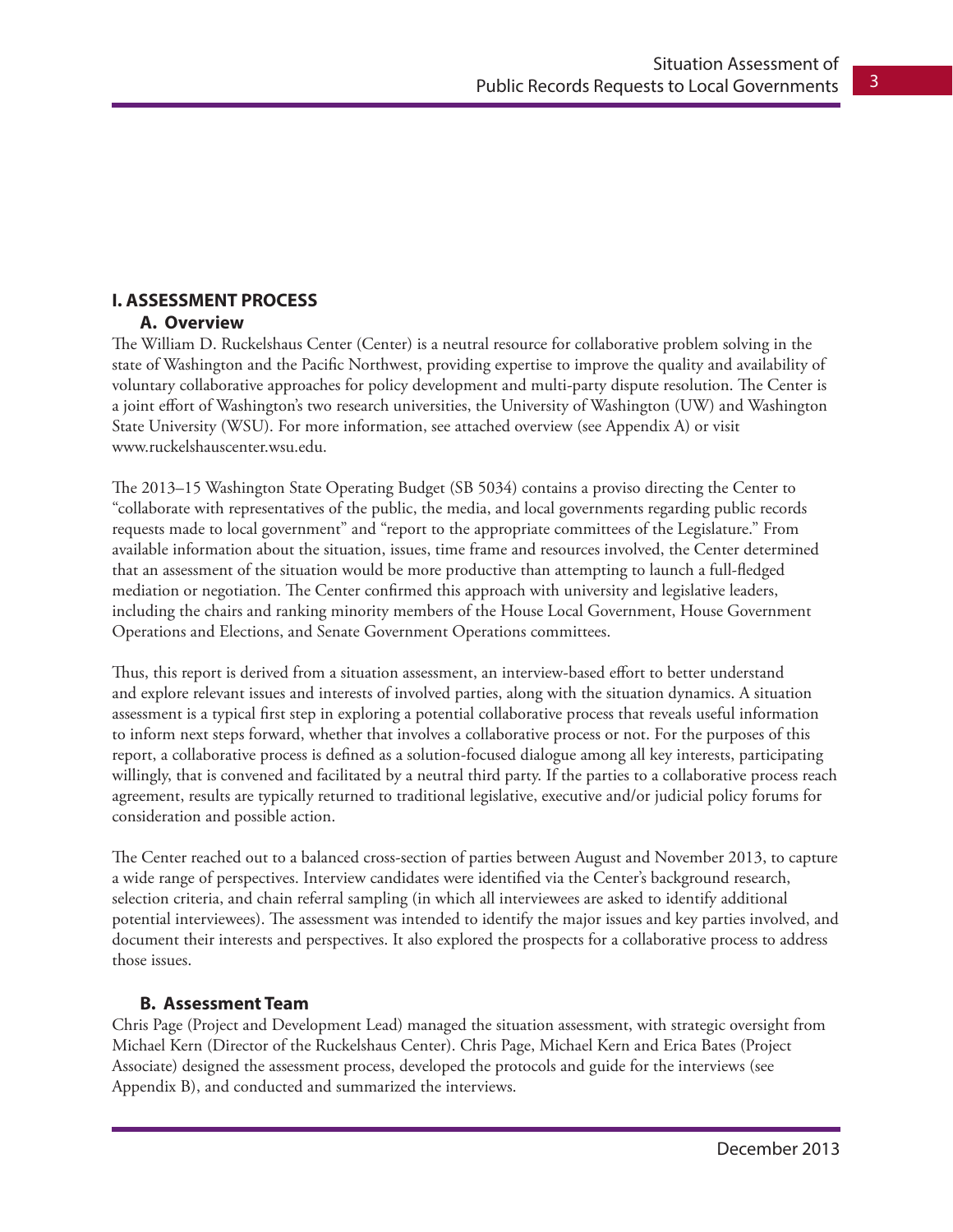#### **C. Identification of Parties**

The Center developed a set of criteria to guide the selection of interested parties to interview. These criteria are:

- Broadly representative of the interests related to public records requests and local governments
- Fulfilling the categories outlined in the state budget proviso
- • Geographically dispersed, including large and small jurisdictions
- Representative of the diverse perspectives and views on past and future efforts
- • Organizational and/or subject matter expertise and leadership
- Fits within project time and resource constraints

The assessment team consulted the Bill Report for House Bill 1128 ("Regarding Local Agencies' Responses to Public Records Requests") from the 2013 Legislative Session, which listed persons testifying both in support of and opposed to that legislation. Additional background research and initial conversations with legislators produced a preliminary draft list of interested parties. A number of interested individuals and organizations contacted the Center, providing more potential interview subjects. The list was organized into several categories, in an effort to ensure that all interests were represented. These categories were:

- The Public/Requesters
- • Media
- • Local Government
- State Government
- • Non-Governmental Organizations
- Legal
- • Judicial
- **Information Technology**

The assessment team selected an initial round of interviews representing a broad and balanced range of interests. Based on suggestions from these interviewees, the Center conducted a second round of interviews, reaching the 35 parties included in Appendix C. The list is not meant to be exhaustive but rather to include a balance from each significant category of interested constituency. The goal is for all interested parties to feel that their perspective was included in the assessment, whether they themselves were interviewed or not.

#### **D. Assessment Protocols and Institutional Review**

The assessment team developed a set of protocols to govern the interview process, based on university human subject research principles and best practices in the field of collaborative decision-making. The WSU Institutional Review Board reviewed the Center's protocol and approved the study for human subject participation, determining that the study could be conducted according to the protocol without further review.

Interviewees were invited by email and/or phone to participate in an interview and received background information explaining the process, the purpose and how the interview would be used. The preliminary information emphasized that the interview would be confidential (to be consistent with university research protocols and encourage interviewees to be as frank as possible), in that the results would be aggregated in a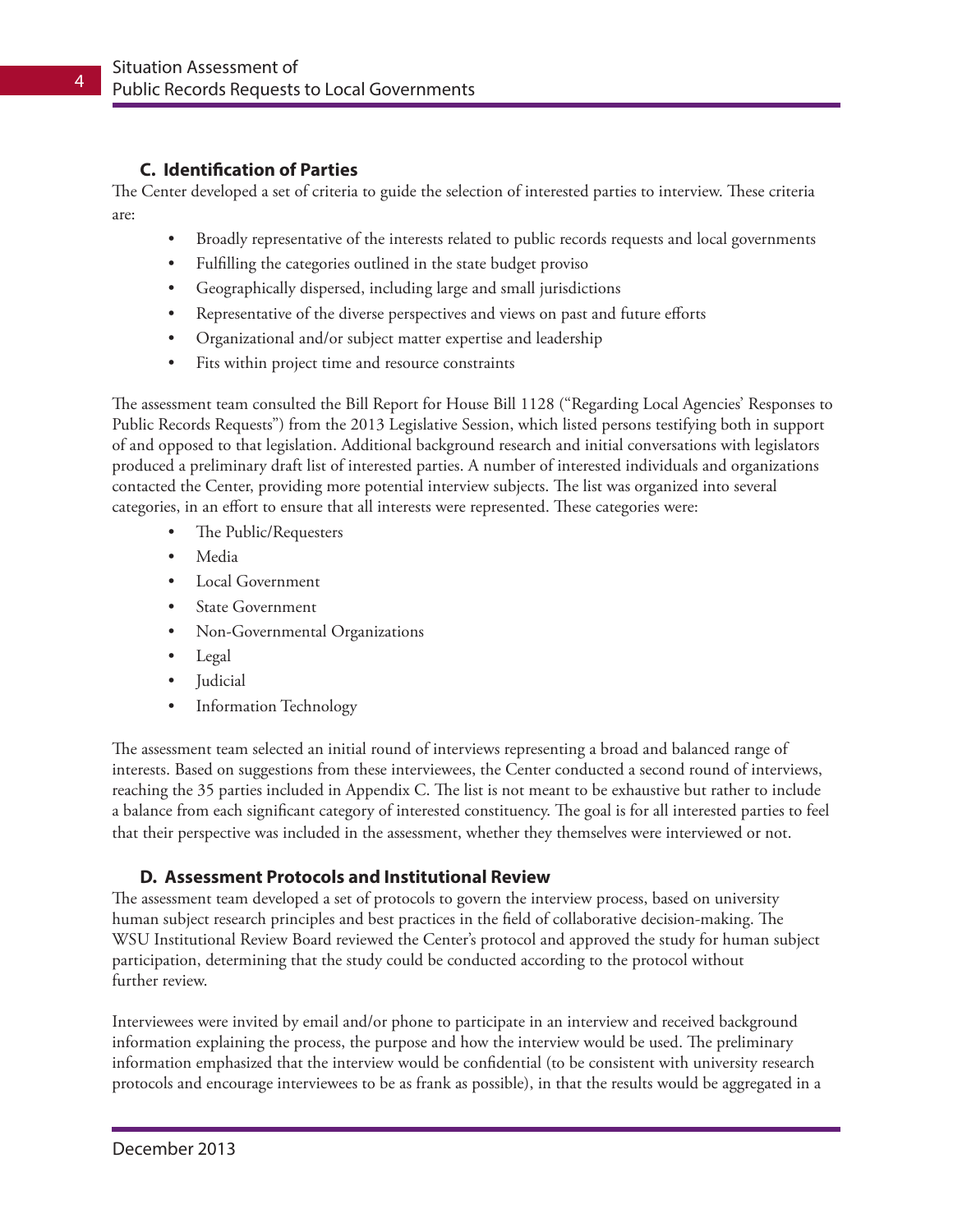summary report and specific statements would not be attributed to individual interviewees. Interviewer notes of the conversation were not retained beyond the drafting of the report, per research protocol. Interviews were conducted by phone or in person. The Center reported preliminary findings at briefings for two House Legislative committees in November 2013.

#### **II. COMMONALITIES AND DIFFERENCES**

The following will give a sense of the interviews, highlighting areas of agreement and of differences. Also included are recommendations that emerged for each highlighted area.

#### **A. COMMON GROUND**

#### **1. The principles of the Public Records Act (PRA) are sound, and government accountability is vital**

Every interviewee stated some version of the same sentiment—that citizens have the right to know what agencies are doing with public funds, and governments must be accountable to the people.

#### **2. The vast majority of public records requests—and requesters—are reasonable**

Unanimously, respondents believe that most requests made under the PRA are well-intentioned and most people making the requests are willing to work with local governments to clarify or narrow the scope of broad or unclear requests, as appropriate. No one interviewed wants to limit the rights of these citizens.

#### **3. There is a lack of available data or clarity on abusive requests**

There did not seem to be doubt among the parties that abusive records requests are possible, and that they do exist at some level. Interviewees agreed that a minority of requesters are significantly impacting certain small municipalities in the state. Although not all local governments are documenting the resources they allocate to records requests, those who report dealing with "nuisance requesters" believe they are spending significant portions of their operating budgets fulfilling those requests. Interviewees stated that much of the budget impact stems from paying legal counsel to examine large amounts of email and other records to pinpoint and redact, or recommend withholding, sensitive information deemed exempt from disclosure. They state that this can significantly impact operations for smaller jurisdictions. Some interviewees assert that "frivolous" requests, or those that are intentionally extensive, in order to inconvenience the local agency, are not a good use of taxpayer money. These entities want relief from what they perceive as abusive requests. However, because of a lack of documentation, it is unclear how widespread these problem requests are for local governments in Washington.

RECOMMENDATION by multiple respondents: gather data on how many requests are made, size of requests, how much time it takes to respond to them, how much they cost, and how many local governments can provide clear examples of requests from their jurisdiction that can be perceived as frivolous (not in the public interest).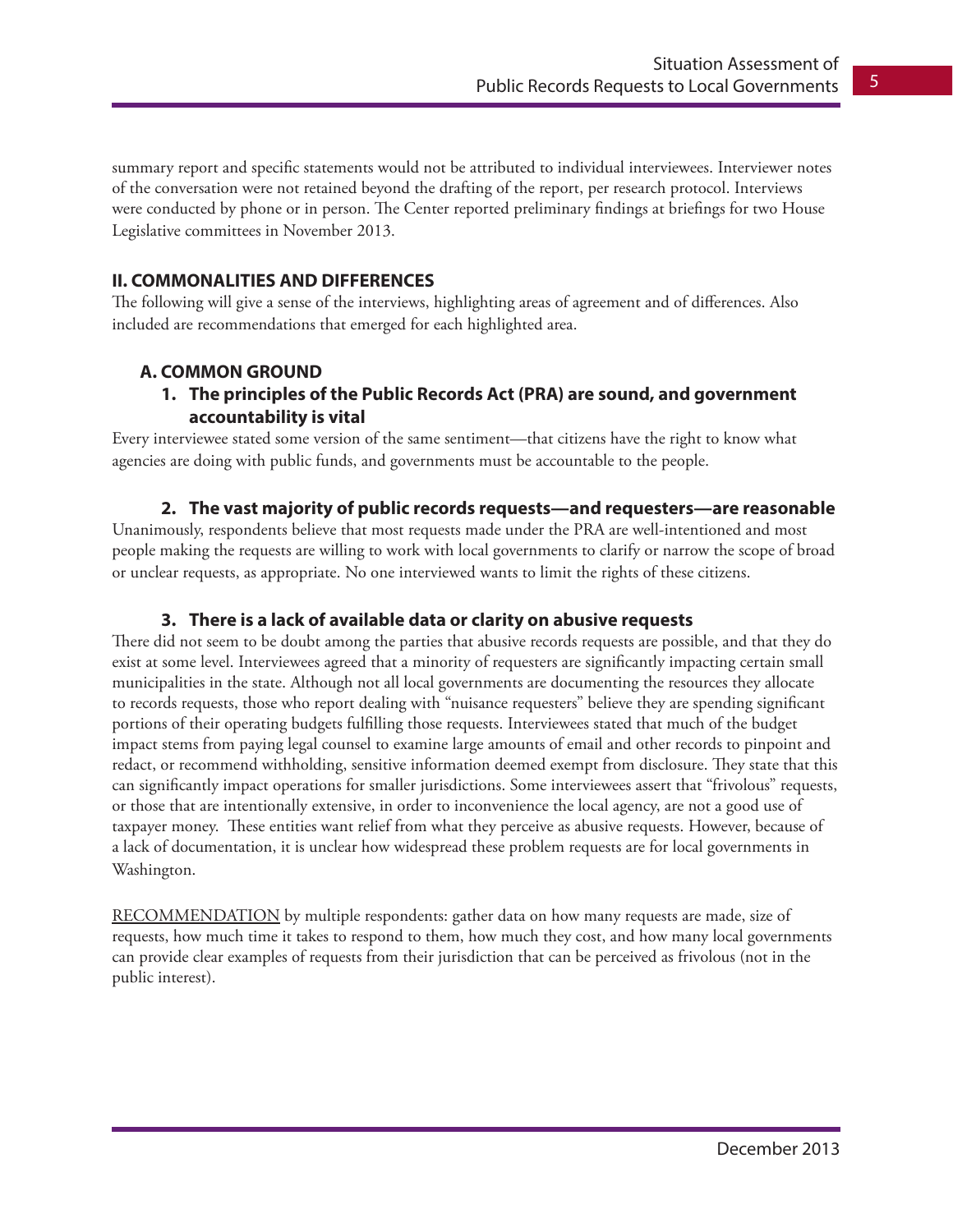#### **4. Local governments could benefit from improved records management and practices**

The PRA dates back to an era of typewriters and carbon copies. Now, with electronic communications and documentation, agencies are creating and managing exponentially greater numbers of records. Tracking and responding to requests can be time-consuming, complex and challenging, especially for smaller jurisdictions. Proactive steps by local governments can make a big difference in their ability to efficiently respond to requests.

RECOMMENDATION by multiple respondents: Local governments could implement relatively simple protocols to make records requests easier to handle. Examples might include ensuring the subject line of an email or name of a file labels its contents accurately; limiting the number of recipients of a message to those most necessary; deleting draft files; and/or archiving/streamlining/indexing emails and records regularly.

#### **5. Frustration with aspects of the legal system as the sole path to dispute resolution**

The majority of parties mentioned frustration that the court system is the only currently available venue for resolving disputes over records requests. The most frequently cited challenge was the cost. Local government representatives protested that the cost of fulfilling requests is borne completely by the agency, and cited the budget impacts of having attorneys pore through thousands of files. They explained that this is exacerbated by a lack of clarity around what exactly is exempt, with hundreds of exemptions not yet clarified by the courts. On the other hand, concern was raised that if a citizen requester believes that an agency has withheld responsive records, there is no recourse if (s)he cannot afford a lawyer to challenge the response.

Other challenges cited by respondents from having no alternative to the courts include the delays associated with the court system, and the "all-or-nothing" outcomes resulting from the legal process. While the State Attorney General's ombudsman can provide advice on public records disputes, respondents stated that it would help to have an entity aside from the court system that issues actual rulings to settle them.

PRIORITY RECOMMENDATION by multiple respondents: establish an alternative to the court system to resolve records requests issues. This alternative should be independent, inexpensive and swift in its resolution of disputes. Some interviewees made specific suggestions for how to accomplish this, with New York State mentioned as a model. Most common was the idea of a third-party arbiter, mediator or administrative judge. NOTE: When asked, respondents maintained that the parties should retain the option to pursue legal action as a backup.

#### **B. DIFFERENCES**

#### **1. Opinions on how well the Public Records Act is working**

Most respondents believe the PRA is working adequately, but has room for improvement. However, a handful described it as broken or needing an overhaul, while a few interviewees think it is working perfectly. Those who see opportunity to improve the law cited issues such as disorganization, redundancy and confusion around the number and wording of exemptions.

RECOMMENDATION by multiple respondents: Do not make major changes to the PRA, but streamline it to organize, simplify, clarify and/or reduce the number of exemptions. This might include guidance to agencies responding to PRA requests to limit erroneous or problematic disclosure or withholding of records.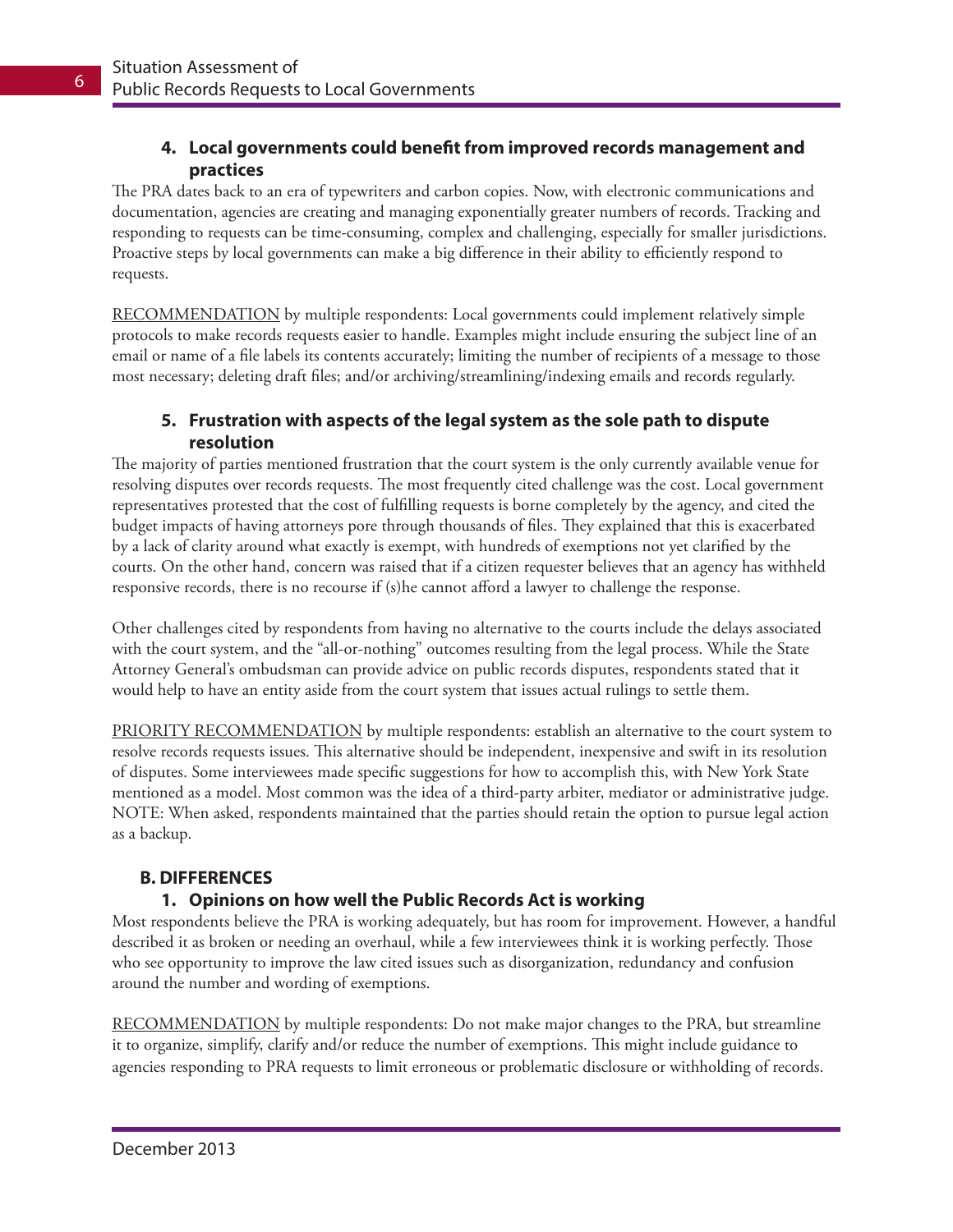#### **2. Perceptions about how much of a burden public records requests are for local governments**

This emerged as the area with the most pronounced difference of opinion. A segment of interviewees described responding to requests as part of doing business for agencies, a core service that should not be seen as interfering with other functions. These respondents believe that adopting best practices for records management and responding to requests will mitigate the problems that local governments experience. Others reported that local governments, especially smaller jurisdictions that see themselves as plagued by "problem requests" (also described by respondents as vendetta, frivolous or abusive requests), experience responding to requests as a significant impact on their staff time and financial resources.

#### **3. Reasons why governments may not provide records in a timely manner**

Multiple respondents stated that agencies are inclined to intentionally delay the provision of time-sensitive records. These parties believe that when time is limited—such that after a certain date the records being requested won't help the requester respond to a deadline, e.g. leading up to an election or a comment deadline for a decision—government should have to either provide records, delay the decision or extend the comment period until after the records are supplied. Other reasons cited for governments failing to provide records swiftly include the slow pace of bureaucracy and the sheer volume of records. Several respondents believe that some requesters intentionally leverage that volume in an attempt to "shut down the government." Local government representatives said that when they seek relief from these types of burdensome requests, they get portrayed in the media as being against open government; and that this contributes to what some called a lack of trust among the parties and to the perception that governments actively seek to conceal records.

#### **4. Penalties and awards can be seen as not enough or too rewarding**

Local government representatives described it as problematic that there is financial incentive for requesters to catch an agency in the wrong. They believe that the profit motive inspires some citizens to file intentionally complex requests, in the hope of generating errors and the accompanying awards. In contrast, open government advocates note that most penalties are assessed at the low end of the scale, and that a recent change to allow a penalty of zero dollars per day reduces the incentive for agencies to comply with records requests. Others said court decisions tend to discount attorney fees granted to successful litigants, while awarding 100% of attorney fees to governments that win court cases; this is seen as unfair and discouraging lawyers from assisting records requesters.

#### **5. Prospects for a collaborative process to resolve issues**

Some questioned whether records requesters would willingly participate in a collaborative process. They see requesters as well-served by the current situation, which has no limits to the number or frequency of requests one person can file, or how broad a request can be. Other respondents stated that governments have no incentive to negotiate, since they can refuse to provide records by claiming an exemption and put the burden of hiring a lawyer on the requesting citizen, who may not have money for legal counsel. However, despite this difference of opinion, *most respondents believe that all key interests do have incentive to seek common ground* whether to address existing grievances, or to avoid legislation crafted and passed without their input—and that reasonably-informed parties or observers can see enough room for improvement to make it worth coming together to solve problems collaboratively.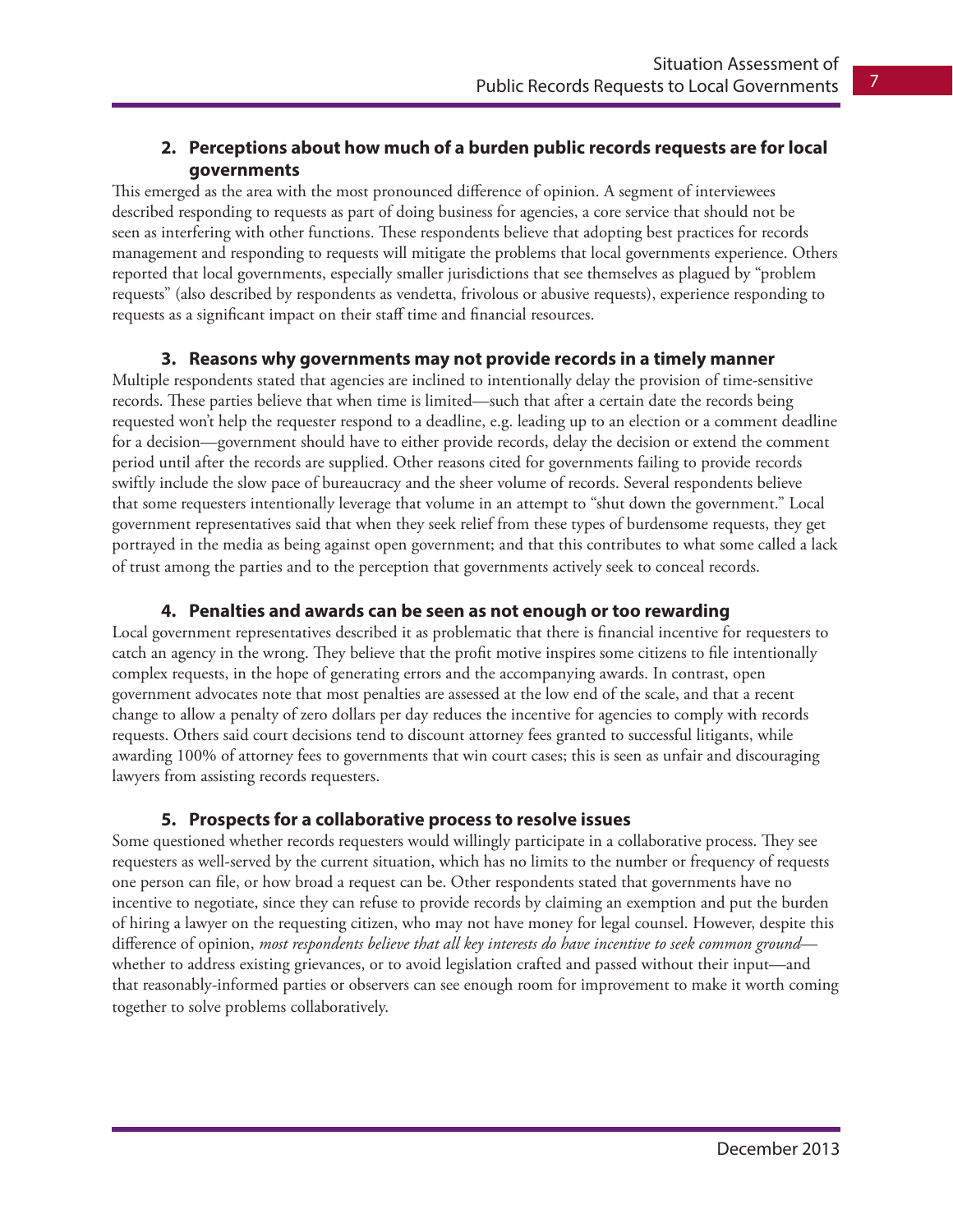#### **III. SUMMARY OF FINDINGS ON ISSUES SPECIFIED IN BUDGET PROVISO**

#### **A. Balancing open public records with the concerns of local governments related to interfering with the work of the local government**

Some interviewees took issue with the perception that responding to records requests is interfering with (i.e. separate from) government work, stating that providing records *is* government work. Local government representatives stated that, with limited resources, they would prefer to focus on delivering other services, rather than hunting for records—especially in response to frivolous requests. A summary of respondents' input on an ideal end goal would be to maintain the greatest level of public access to public documents, with the least impact to government resources and operations.

This assessment revealed a lack of widely-accepted information on actual levels of resources local governments are allocating to accommodate requests. Some interviewees question whether most government entities are spending significant resources on responding to requests. Other subjects perceive a widespread issue in governments having to allocate such sizable resources to records requests that it impacts other services. Based on this discrepancy, this assessment recommends data collection on this and other topics (this is addressed in detail under "Possible Next Steps" in Section V below).

Many interviewees believe that online systems combined with proactive records management (organizing and indexing records, categorizing them, centrally archiving them, etc.) can help agencies manage public request workloads. Others believe that there are now simply too many records, and too many exemptions and sensitivities with records, to make this realistic.

It is not clear that local governments are taking full advantage of existing policies and practices that can help them achieve a balance between open records and core services. An example of the policy opportunity might be that the PRA allows a jurisdiction to define an appropriate level of effort, so that responding to requests doesn't create "excessive interference with other essential functions of the agency" (RCW 42.56.100). In this assessment, only a few jurisdictions—the cities of Kirkland, Gold Bar and Pasco—were named as having done so. Possible sources of practices that may help with balancing open public records with other government services include the State Attorney General's *Model Rules on Public Disclosure* (WAC 44-14) or best practices identified in a 2007 report by the Washington State Auditor's Office entitled *Open Public Records Practices at 30: Government Entities—Report #1000011*. In addition, several entities have developed training modules for local governments on the PRA and how to respond to records requests.

RECOMMENDATION synthesizing input from multiple respondents: assess how to ensure local governments have access to training and resources for records management, and how to efficiently implement good practices. Considerations include the need to identify funding and a trusted party to lead the training.

RECOMMENDATION from multiple respondents: local governments consider adopting policies that limit the interference of responding to "problem" records requests with other services, including responding to legitimate requests, by adopting policies describing how requests will be prioritized and limiting the number of hours spent responding to requests.

Respondents noted that training for local governments is not likely to significantly mitigate impacts from the "problem" requests that can sap agency resources; these are specifically addressed below under *Alternatives to the court system…* in the section entitled *Other issues brought forward by the participants.*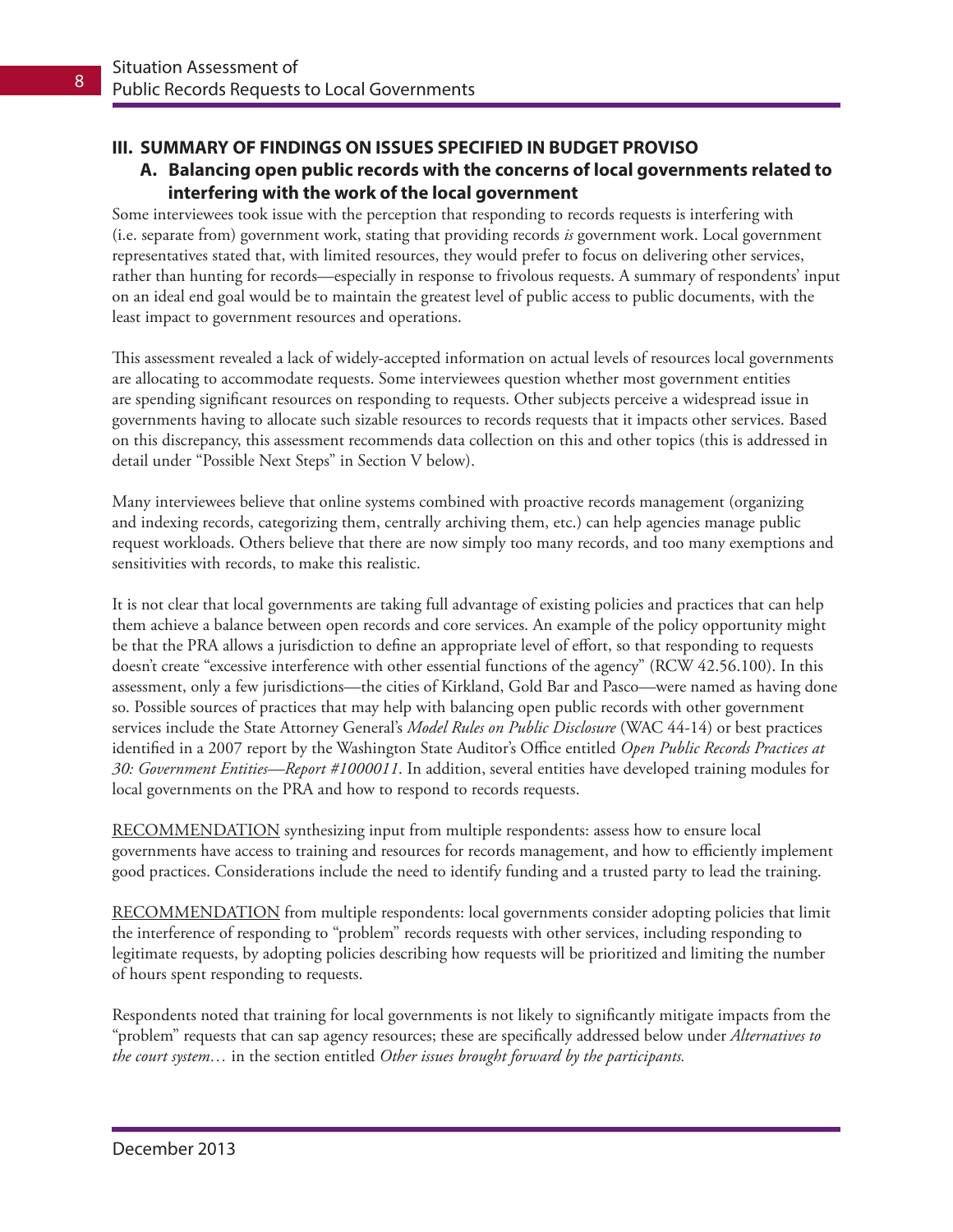#### **B. Resources necessary to accommodate requests**

Several respondents believe that local governments can spend fewer resources responding to requests if they take advantage of existing tools designed to assist in managing and fulfilling requests. Subjects mentioned the potential benefits of widespread training for public records officers and elected officials on PRA (and Open Public Meetings Act) requirements, along with records management tools and how to work with requesters cooperatively to avoid antagonistic relationships that can foster additional problem requests. Others believe that existing training opportunities and resources are implemented regularly, and that neither these trainings nor improved records management practices would significantly mitigate the impacts of problem requests on local government resources.

RECOMMENDATION synthesizing input from multiple respondents: assess, consolidate, and ensure provision of training opportunities for local governments regarding the PRA, records management best practices, and how to work smoothly with requesters.

As mentioned, other entities have developed resources and training modules in addition to the *Model Rules on Public Disclosure* by the A.G.'s Office, e.g. a website of resources by the Municipal Research Services Center (www.mrsc.org/subjects/legal/prd/prd.aspx) that includes a comprehensive guide to the PRA for cities, counties and special purpose districts; and training sessions by the Washington State Association of Counties (www.countytraininginstitute.org/).

Again, respondents noted that training for local governments is not likely to significantly mitigate impacts from problem requests. These are specifically addressed below under *Alternatives to the court system…* in the section entitled *Other issues brought forward by the participants.*

#### **C. Potential harassment of government employees**

Most interview subjects believe the vast majority of records requests are legitimate and most requesters are reasonable, but that some requesters file requests targeting employees or local governments with the intent to cause difficulties. When asked to comment on this issue, many conflated harassment of government *employees* with harassment of government *agencies.* This matters, because remedies differ for the two types of situations. There was general agreement that either way, requests meant to harass violate the intent of the PRA and occupy agency resources better spent elsewhere.

RECOMMENDATION by multiple respondents to address any clear harassment of individual employees: raise awareness, via above-mentioned training, that statutes exist to address harassment of individuals (RCW 10.14), and encourage local governments to post anti-harassment statutes prominently.

RECOMMENDATION by multiple respondents to address harassment of agencies: establish a third-party entity outside of the formal court system to hear cases. This is discussed in more detail above in *Frustration with aspects of the legal system as the sole path to resolution* section of *Common ground* on page 5.

#### **D. Potential safety concerns of people named in the records**

Presumably, this proviso language is intended to address the possibility that requesters might use public records to locate people, or sensitive information about people named in the records, in order to do them harm. Few interviewees saw such safety concerns as a significant issue and none provided an example. Many cited the number of exemptions as protection for citizens named in records. One respondent did see concerns, noting that these exemptions often were created after safety concerns of people cited in public records were raised.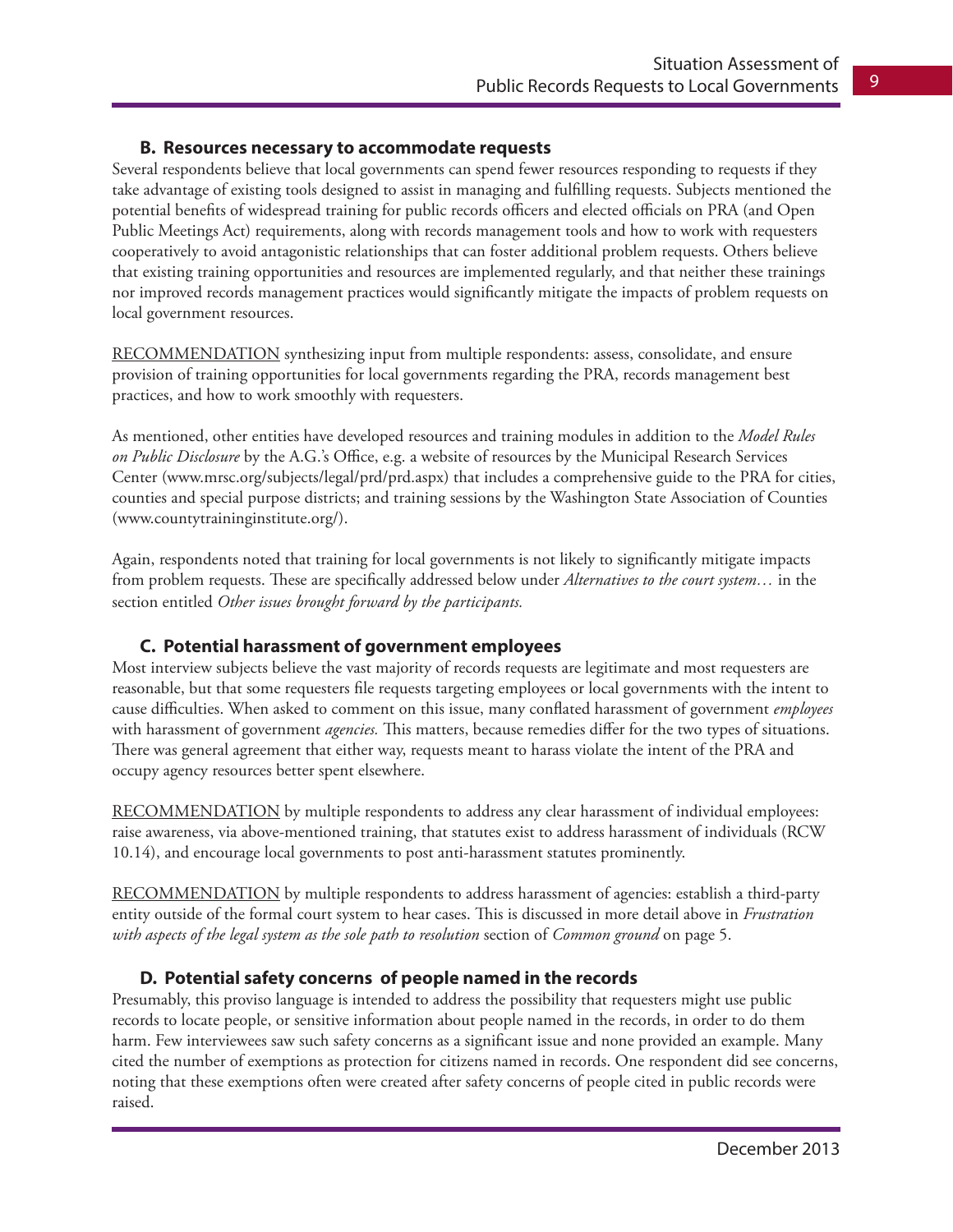#### **E. Potentially assisting criminal activity**

There was widespread agreement among respondents that this is not a significant issue. Some isolated examples of potential scenarios were offered (such as identity theft or theft of financial information), but no interviewee cited specific, real-world examples or major problems that can be attributed to the PRA. Respondents said the Act is a less effective means of accessing records for identity theft, for example, than other existing methods, because it leaves a traceable connection to the requester.

#### **F. Other issues brought forward by the participants**

The proviso language asked the Center to report on "other issues brought forward by the participants." In addition to issues outlined in the proviso and cited in the *Commonalities and Differences* section above, a handful of other issues emerged and are described here, with recommendations to address them as appropriate.

#### **1. Increasing volume of records**

As described earlier, the PRA was written in a time when vastly fewer government records were generated. Interviewees pointed out a disconnect between the ease of requesting records and the difficulty of fulfilling them: it takes only a moment to go online and/or send an email to create a public records request, while responding to a request can take dozens or even hundreds of hours of staff time.

#### **2. Increasing frequency of requests**

Several subjects noted that ease of filing an actionable has contributing to an apparent upward trend in the number of citizens filing requests. Others asserted that online discussion forums among requesters cause requests to proliferate.

RECOMMENDATION by multiple respondents: post as many records as possible related to essential services on a well-organized agency website, so that little effort is required to make those records available to requesters, or no request is needed in order to access them.

RECOMMENDATION by multiple respondents: agencies should allocate a set percentage or number of staff hours to fulfilling requests, and budget for this.

#### **3. Proliferation of exemptions**

Local governments can bear a significant cost burden in the number of hours lawyers spend reviewing emails to ascertain if they contain information exempt from disclosure. The lack of clarity in some of the exemption language, coupled with the fact that many exemptions have yet to be interpreted by any court, can lead to disputes over whether information should be withheld or is subject to disclosure.

RECOMMENDATION by multiple respondents (as noted above in the *Opinions on how well the PRA is working* subsection of the *Differences* section): Streamline the PRA to organize, simplify, clarify and/or reduce the number of exemptions and other issues as assessed by PRA experts.

#### **4. Legislature not subject to PRA to the same level as other government entities**

Several respondents mentioned the discrepancy between the levels to which the State Legislature is subject to the PRA as compared to local governments. These respondents tend to believe strongly that the Legislature should be subject to public records requests in the same ways that other government entities are.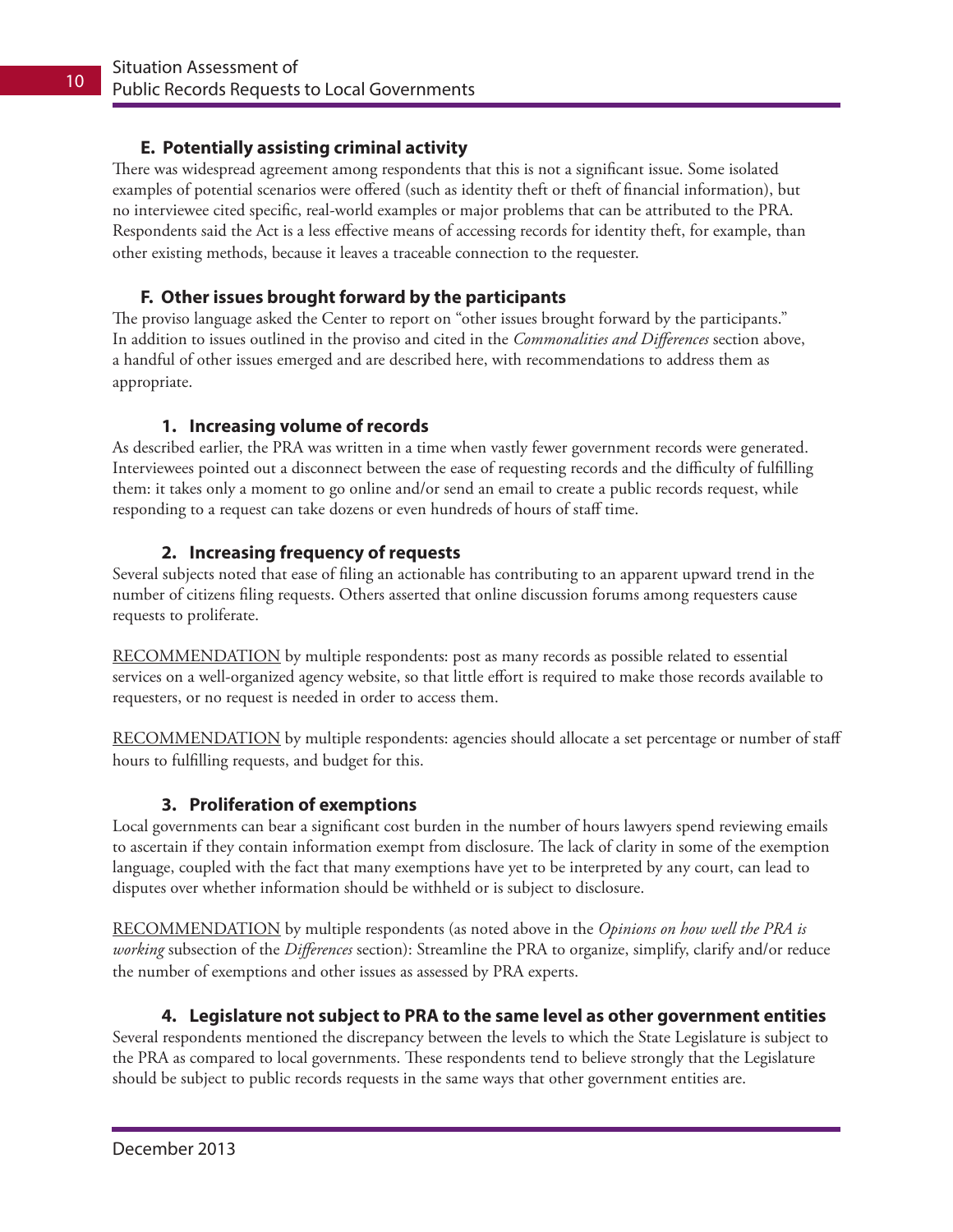#### **5. Abuse of the attorney-client privilege exemption**

Some respondents believe that, while most instances of attorney-client privilege may be legitimate, this exemption is being used to intentionally conceal records that should legitimately be public.

#### **IV. ISSUES AND RECOMMENDATIONS OF INVOLVED PARTIES RELATED TO A POTENTIAL COLLABORATIVE PROCESS**

Most of the interviewees, representing the full spectrum of interests, were willing to give a collaborative process a chance. A sizable minority, however, expressed skepticism that one or more interests had incentive to participate. Those parties who voiced support for a collaborative process were asked what suggestions they had for designing such a process for the purpose of resolving issues with public records requests. What follows is a collation of these ideas, cautions and recommendations.

#### **A. Preparation for a Process**

Many of those interviewed, representing all interests, declined to offer specific input on the prospects or structure for a possible collaborative process. Others recommended certain steps occur prior to convening a group of interested parties.

- Gather available data on records requests and their impacts on local government
- Define the mission and the goals for any collaborative group
- Determine the areas appropriate for negotiation
- Be ready with a set of draft ground rules for the group to review
- Secure political support for the process from legislative leaders

Interviewees expressed strong support for a neutral, knowledgeable and respected convener, mentioning that the convener ideally would have the power to implement recommendations of the collaborating parties and a commitment to do so if reasonable. Respondents mentioned that there have been efforts at collaboration in the past, but those efforts were not necessarily based on a commonly-accepted set of data or convened by a universally-accepted body.

#### **B. Approach/Scope**

If the choice is made to proceed with a collaborative process, the goal should be to form a group that is balanced and representative of all interests, and where an impartial facilitator helps members strive for consensus on a mutually-acceptable solution. It should be a small enough group to be manageable, and have benchmarks to necessitate hard work and timely outcomes.

#### **C. Participant Selection**

Balance and inclusiveness on the group is recommended, with the following cited by interviewees for characteristics of the participants:

- Willing to listen and learn
- • Committed to good faith bargaining
- • Passionate, knowledgeable and well-respected
- • Collaborative nature
- Committed to problem solving, not just talking
- Able to represent constituents, agency, company or organization with authority
- Willing to serve as contact for others who are not at the table
- Time and resources to participate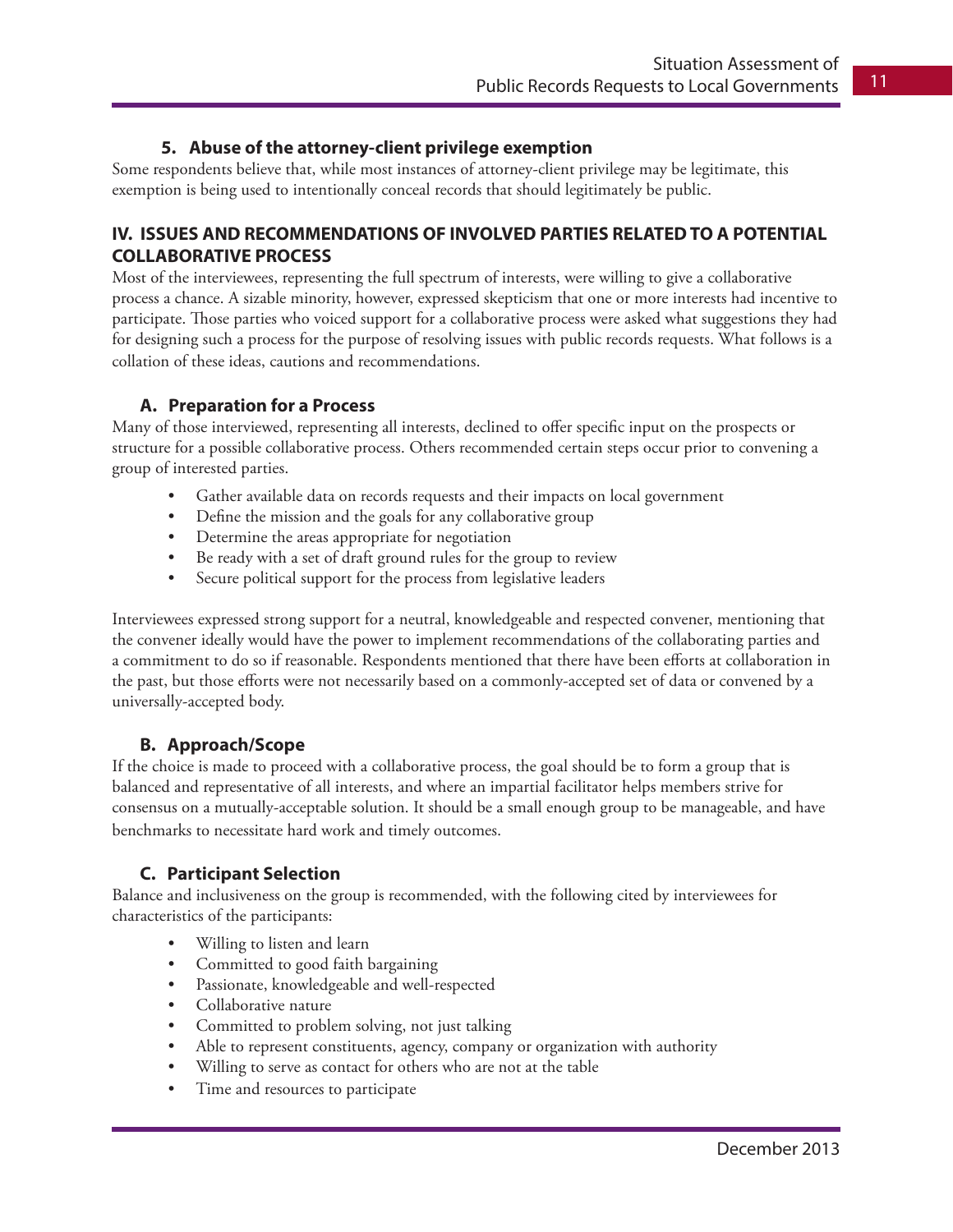#### **D. Criteria for a Successful Process**

Interviewees on all sides had ideas for a successful process. In general, they asked for a clear process with defined objectives, planned well in advance and accountable to state leaders.

- *Good communication and leadership:* Nearly all parties want to see an open, honest dialogue among agencies and stakeholders. The convening entity would need the respect of all sides; the neutral third party would need subject matter knowledge and strong facilitation skills.
- *• Expertise on hand:* Many suggested that there should be policy, rulemaking and operational expertise available to the group as needed. This expertise could come from agency staff or knowledgeable involved parties who could serve as resources to the group.
- *• Building trust and understanding:* Some respondents perceive a lack of trust between local governments and requesters and/or the public in general. A number of interviewees described governments as intentionally covering up activities. Without agency leadership establishing a culture of cooperation with requests, simple non-responsiveness (e.g. due to busy workload) can begin to contribute to an adversarial climate. This adversarial climate can easily escalate. For a collaborative process to succeed, this lack of trust is a challenge that would need to be addressed. However, most interviewees believe this can be mitigated by involving respectful leaders on all sides who are empowered to speak for their constituencies.
- *Careful process design:* With hundreds or thousands of government entities and citizen requesters, a collaborative process must be carefully structured with a large enough task force or other such body engaged at key points, but a small group of respected leaders handling the bulk of the negotiations.

#### **V. POSSIBLE NEXT STEPS**

An idea emerged for the near term to convene key interests in a "summit" on public records issues, to consider the findings of this assessment. This could be followed by work groups tasked with addressing certain issues or topics, whether laying the groundwork for an overall collaborative process or around specific adjustments and improvements that the parties agreed make sense.

Another next step voiced by several respondents that could assist in resolving issues is data collection, which could be conducted by a number of parties (e.g. state agencies, universities or private research firms). Similar considerations apply as with the potential provision of training recommended above, in that funding and a trusted source to do the work will need to be identified. Possible areas of study include:

- How other states have addressed the challenge of balancing open government with provision of other public services (multiple respondents cited New Mexico and New York as good examples).
- What different training resources are available for local governments and how widely they are being implemented.
- How larger local governments in Washington are tracking, responding to and documenting resources spent fulfilling requests (the City of Seattle was mentioned as being able to provide resources and assistance).
- How widespread harassing or nuisance requests actually are
- How big a financial burden these requests are
- What impact records requests might be having on provision of other public services
- How many local governments are aware of best practices for records management, responding to records requests
- What online tools might be available to assist in organizing, providing, presenting, and maintaining records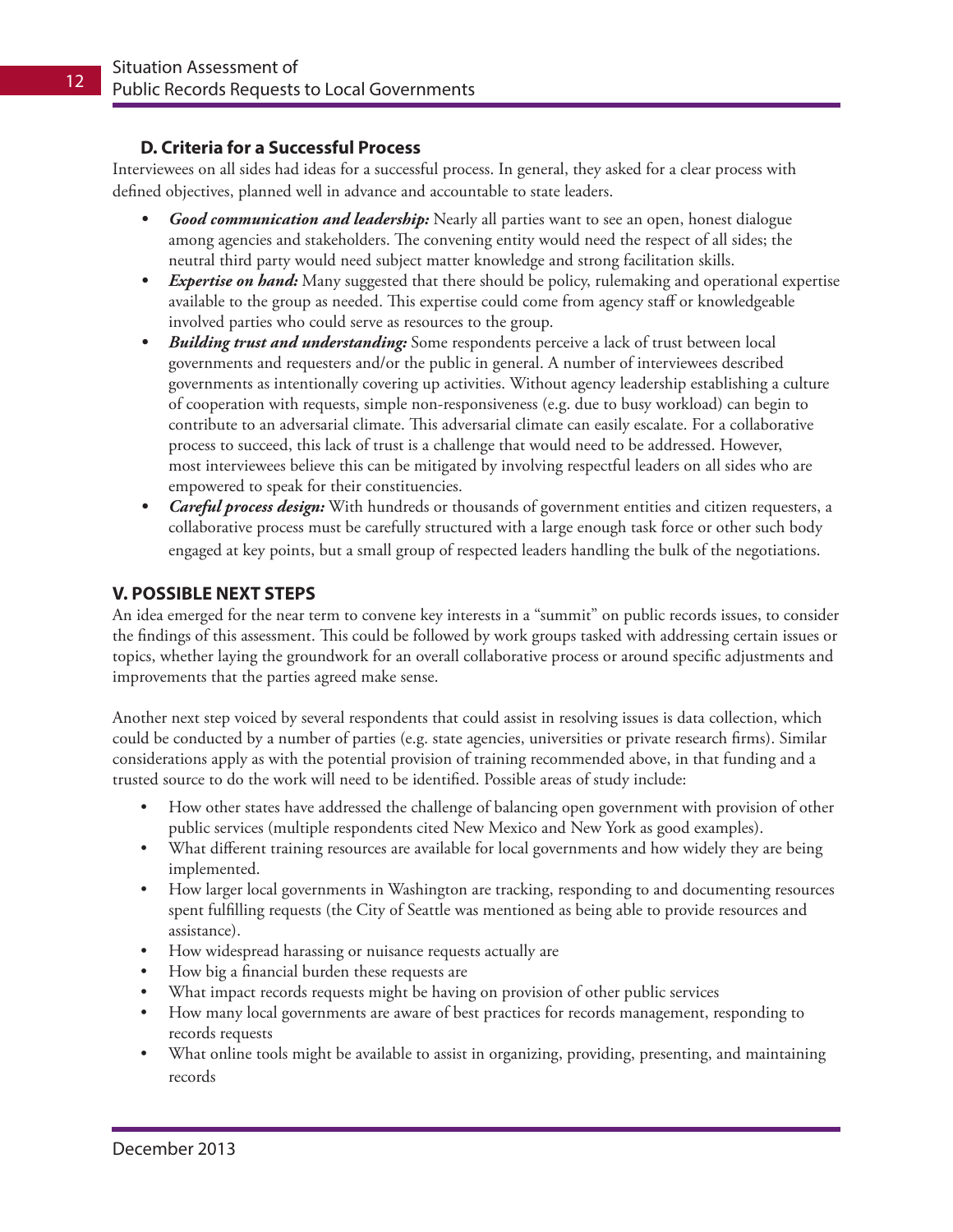#### **VI. CONCLUSION**

This report recommends establishing a common information base before pursuing additional legislative activity or efforts to develop a negotiated set of solutions for resolving issues associated with public records requests and local governments. It will be important to clarify beyond anecdotes and perceptions what percentage of local governments is being significantly impacted by records requests, and in what ways and magnitudes, to establish a mutually-accepted set of data. This fact-finding effort can shed further light on what resources and potential models have been developed by entities in Washington, as well as by other states facing these same issues, and how effectively those have been implemented.

In the coming months, to take advantage of any momentum this study may generate, it will be important to keep the lines of communication open among key parties. This dialogue may be as simple as a half-day or full-day workshop to present and discuss the set of findings generated by this effort (including the range of perspectives on various issues, and the prospects for a more full-fledged collaborative process). While such a workshop would be open to all interested parties and could have robust attendance, more efficient and streamlined work efforts should follow. This could consist of smaller working groups tasked with endeavors such as overseeing data collection and developing recommendations based on the findings, exploring possible frameworks (funding, structure, leadership) for a non-court mechanism for resolving disputes, and advising on the design of a possible collaborative process to generate solutions acceptable to all.

It could also be effective to charter the data collection effort and, while that effort is underway, determine with leaders of the various interested constituencies—a time frame, leadership and other aspects of a facilitated collaborative policy development effort. Whatever avenues are pursued, it will be important to have those directives be generated (or advised) by the interested parties themselves—or at least to have those directives endorsed by the parties before being finalized.

The William D. Ruckelshaus Center is pleased to submit this report to the Washington State Legislature, and hopes these results help legislators and other interested parties determine whether or not to proceed with a collaborative process—including potential issues, outcomes, concerns, challenges, participants, design and facilitation—as well as alternative ways to proceed, if a collaborative process is not pursued. For any questions, please contact the Center at ruckelshauscenter@wsu.edu, 509-335-2937 or 206-428-3021.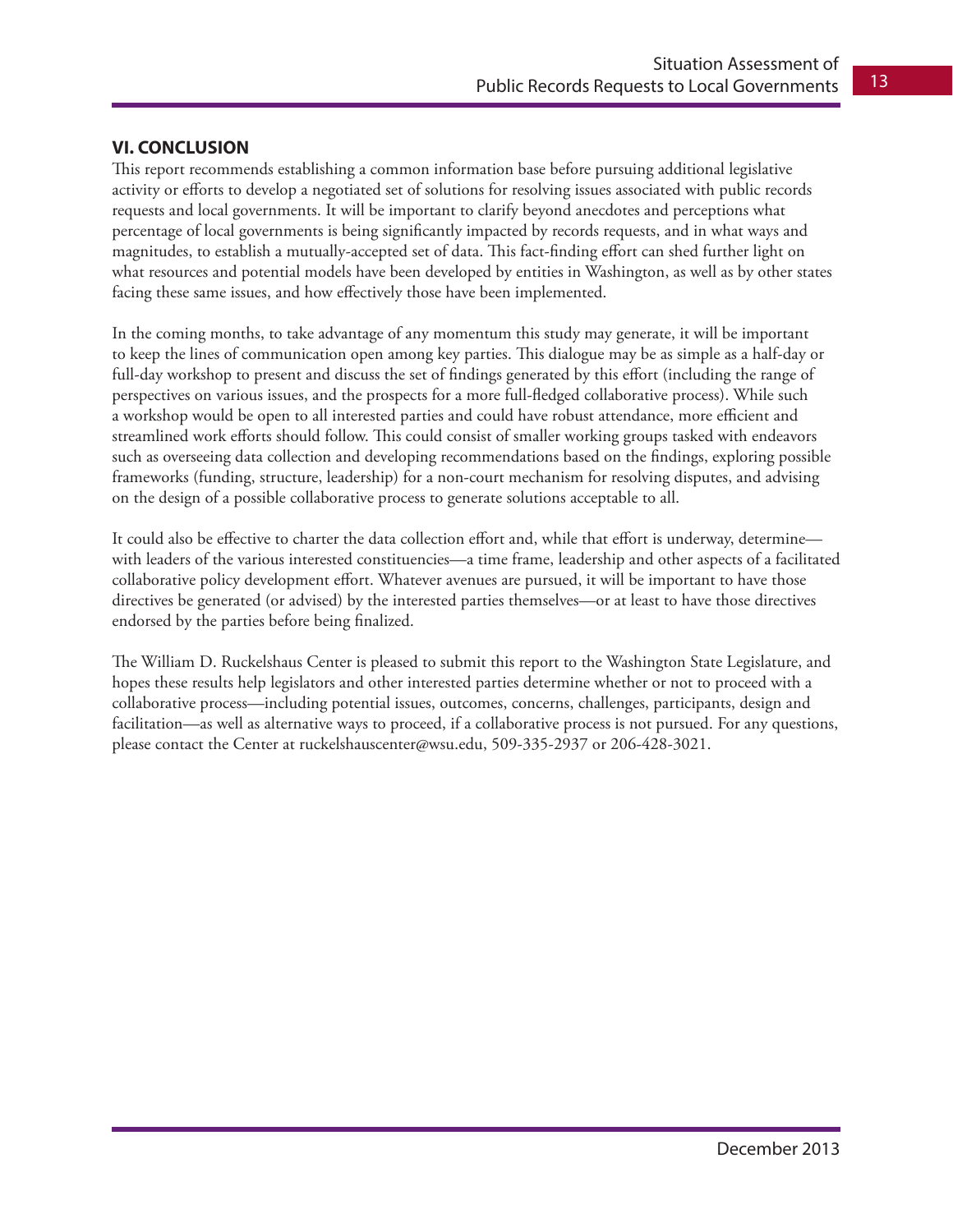# WILLIAM D. RUCKELSHAUS CENTER

#### UNIVERSITY OF WASHINGTON



**"Unfortunately, we have historically lacked an institutional theater in which science and policy-making can come together effi ciently, and produce more light than heat."**

**– WILLIAM D. RUCKELSHAUS**

For more information on the William D. Ruckelshaus Center, please visit our web site at: http://RuckelshausCenter.wsu.edu

## about the center

#### **Mission & Vision**

The mission of the William D. Ruckelshaus Center is to act as a neutral resource for collaborative problem solving in the State of Washington and Pacific Northwest. The Center provides expertise to improve the quality and availability of voluntary collaborative approaches for policy development and multi-party dispute resolution.

The Center is a joint effort of Washington's two research universities and was developed in response to requests from community leaders. Building on the unique strengths of the two institutions, the Center is dedicated to assisting public, private, tribal, non-profit and other community leaders in their efforts to build consensus and resolve conflicts around difficult public policy issues. The Center also advances the teaching and research missions of the two universities by bringing real-world policy issues to the academic setting.

The Center envisions a future in which governmental leaders, policy makers, stakeholders and citizens in the state of Washington and the Pacific Northwest routinely employ the tools of collaborative decision making to design, conduct and implement successful public policy processes.

#### **Services**

The Center can:

- Provide a neutral and safe forum for parties to define and resolve issues
- **•** Conduct a situation assessment to determine the most productive means of addressing the issues
- **•** Provide facilitation, mediation, dispute resolution, project management, strategic planning and other services that help parties reach consensus and resolve issues
- **•** Serve as an information portal for resources and research to be used by the parties
- Perform applied research and fact finding
- **•** Provide knowledge, training, and infrastructure development to improve the collaborative problem-solving capacity of the parties and institutions
- **•** Host policy discussions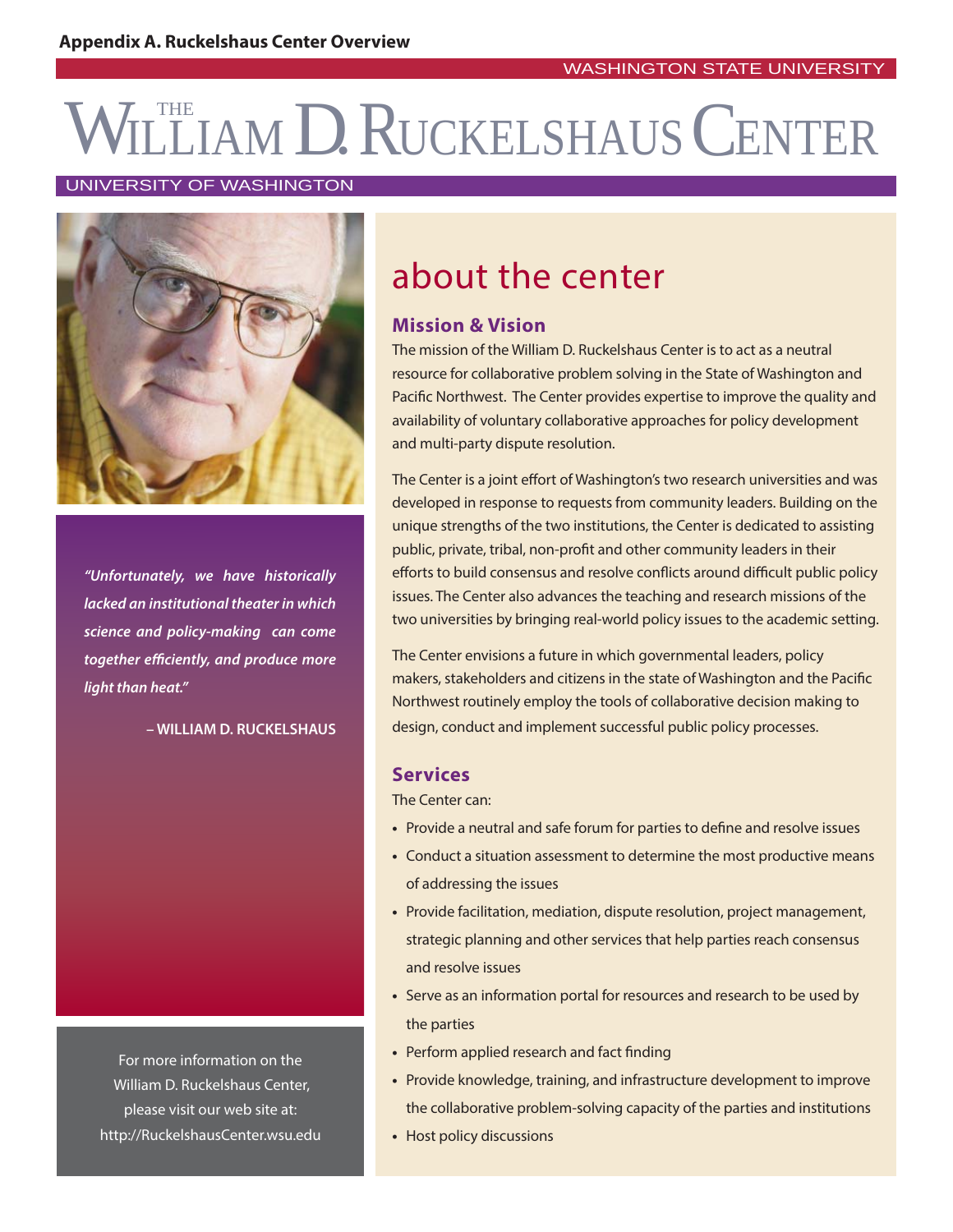**"Compliments to the Ruckelshaus Center for helping us all to forge a path forward. We certainly wouldn't have gotten to this point without you."**

> **–KAREN VALENZUELA Governor's Chehalis Work Group**



#### **Projects**

The Center offers assistance, training, and research to advance some of the most challenging issues in the state, including natural resources policy, socio-economic issues, and regulatory reform. The Center provides expertise in the process of defining the issues, enhancing the ability of stakeholders to address the substance of the issues and come to agreement.

Prior to conducting a project, the Center follows a deliberate approach of first seeking confidence of the affected and interested parties through consultation with key stakeholders. The Center's role is to improve understanding among parties and enhance the possibilities for progress on issues, rather than dictate an answer from the universities. The results belong to the parties themselves; the Center provides an independent forum and neutral resources that create the possibility for these results to take shape.

#### **Governance and Funding**

The Center is hosted at the University of Washington by the Daniel J. Evans School of Public Affairs, and at Washington State University by WSU Extension. The Center has offices in Seattle, Olympia and Pullman. It is overseen by an advisory board chaired by William Ruckelshaus and composed of prominent local and state leaders representing a broad range of constituencies and geographic locations in the region. Funding for the Center is sought from a mix of sources, including foundations, corporations, individuals, agencies, other state and federal sources, and fees for services when appropriate.

WSU Extension and UW Evans School of Public Affairs programs and employment are available to all without discrimination.

#### **William D. Ruckelshaus Center**

RuckelshausCenter@wsu.edu PO Box 646248 Pullman, WA 99164-6248

121 Hulbert Hall 901 Fifth Avenue (509) 335-2937 (206) 428-3021 Suite 2900 Seattle, WA 98164-2040

**WASHINGTON STATE UNIVERSITY** 



**T** EVANS SCHOOL OF PUBLIC AFFAIRS UNIVERSITY of WASHINGTON

#### **The William D. Ruckelshaus Center Advisory Board**

**Bill Ruckelshaus,** Board Chair Madrona Venture Group\*

**Michael Kern,** Director

**Sandra O. Archibald -** UW Daniel J. Evans School of Public Affairs<sup>+\*</sup> **Ernesta Ballard** - Ballard & Associates\* **Dan Bernardo** - WSU CAHNRS & Extension<sup>+\*</sup> Brian Blake - Washington State House of Representatives<sup>+</sup> **Phyllis Campbell** -JPMorgan Chase\*\* **Elizabeth Cowles** - The Cowles Company **Jack Creighton** - Madrona Venture Group **Greg Devereux** - Washington Federation of State Employees

Norm Dicks - US House of Representatives (retired) **Bob Drewel** - Puget Sound Regional Council\*\* **Hon. Daniel J. Evans** - Daniel J. Evans and Associates **Anne Farrell** - The Seattle Foundation\*\* **Elson Floyd** - Washington State University+ **Francois X. Forgette** - Rettig Osborne Forgette, LLP\*\* **Billy Frank, Jr**. - Northwest Indian Fisheries Commission **William Gates** - Bill & Melinda Gates Foundation Emeritus **Christine Gregoire** - Governor of Washington (former) **Peter Goldmark** - Washington State Department of Natural Resources

**Jay Gordon** - Washington State Dairy Federation\* **Hon. Slade Gorton** - K&L Gates

Lisa J. Graumlich - UW College of the Environment<sup>+</sup> **Christine Gregoire** - Governor of Washington (retired) **Gerald Grinstein** - Madrona Venture Group\*\* **Heather Hansen** - Washington Friends of Farms and Forests

**Denis Hayes** - Bullitt Foundation **Joe King** - Joe King & Associates\*

Rich Koenig - WSU Extension+

**Martha Kongsgaard - Kongsgaard | Goldman Foundation**\*\*

**Jay Manning** - Cascadia Law Group **Deborah Moore** - Washington Agriculture & Forestry Education Foundation

**Ralph Munro** - WA Secretary of State (retired)\*

**Ed Murray - Washington State Senate**+

**Bill Neukom** - K&L Gates

**Daniel Newhouse** - Washington State Department of Agriculture

**Jesse Palacios** - Former Yakima County Commissioner **Linda Evans Parlette** - Washington State Senate+ **V. Lane Rawlins** - University of North Texas **Read Smith** - JW Smith & Sons, Inc. **Michael J. Tate** - WSU Office of the Provost<sup>+</sup> Kellye Y. Testy - UW School of Law+ **Jim Waldo** - Gordon Thomas Honeywell, LLP Doug Walker - The Wilderness Society\*\* Paul Ward - Yakama Nation\* Terry Williams - The Tulalip Tribes Michael Young - University of Washington+ **Cindy Zehnder** - Gordon Thomas Honeywell, LLP Hans Zeiger - Washington State House of Representatives<sup>+</sup>

\*Executive Committee Member

12/2/13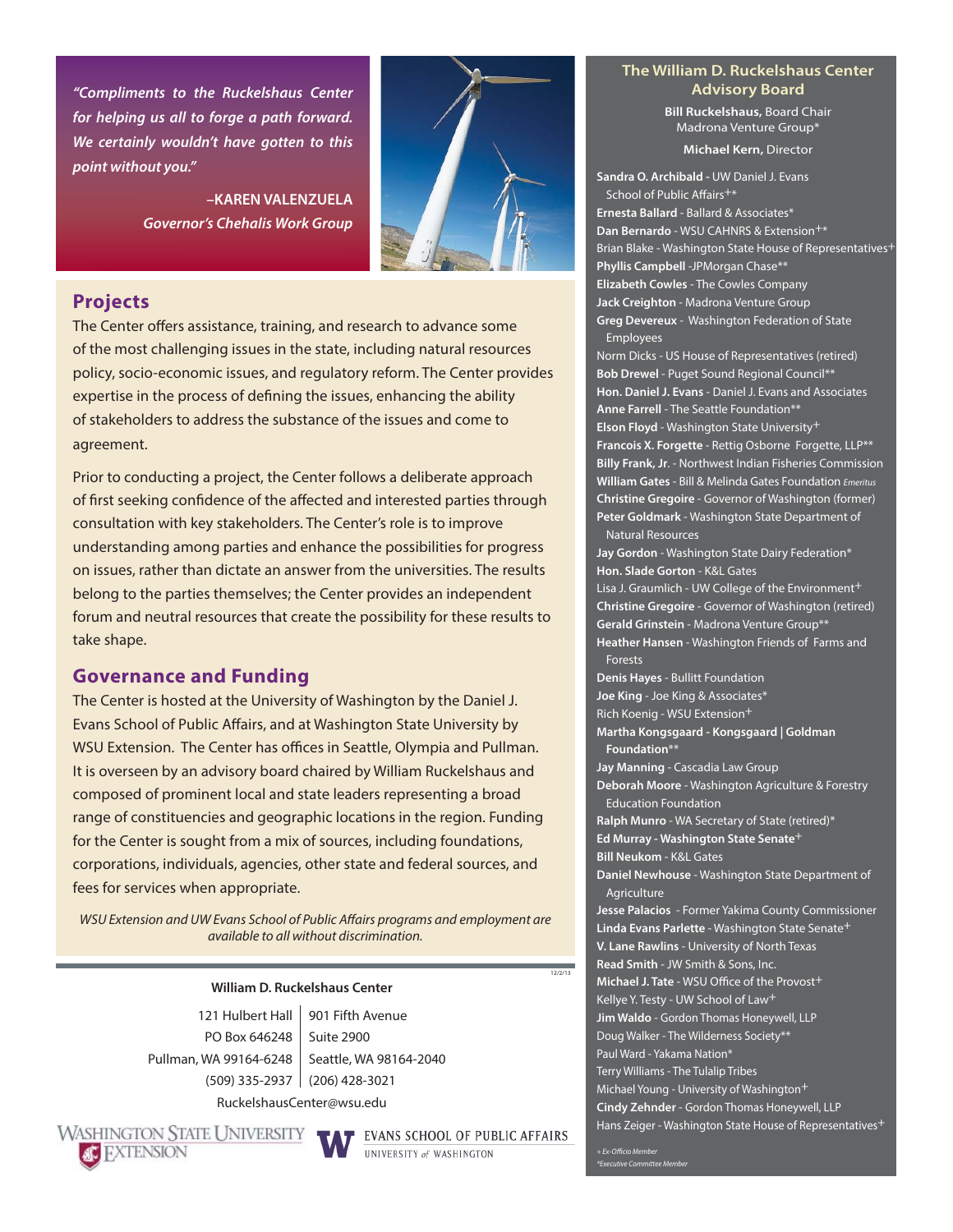

#### UNIVERSITY OF WASHINGTON

#### **Public Records Requests Situation Assessment**

#### **Introduction**

The William D. Ruckelshaus Center (Center) is a neutral resource for collaborative problem solving in the state of Washington and the Pacific Northwest, providing expertise to improve the quality and availability of voluntary collaborative approaches for policy development and multi‐party dispute resolution. The Center is a joint effort of Washington's two research universities, the University of Washington (UW) and Washington State University (WSU). For more information, see attached one‐page overview or visit www.ruckelshauscenter.wsu.edu.

The 2013–15 Washington State Operating Budget (SB 5034) contains a proviso directing the Center to "collaborate with representatives of the public, the media, and local governments regarding public records requests made to local government," and "report to the appropriate committees of the Legislature" (House Local Government and Senate Governmental Operations). The report is to include recommendations related to balancing the need for open public records with concerns of local governments. The final report is due December 15, 2013; it is likely the Center will report draft findings to one or more committees in November 2013. The report will be available to all interested parties.

The Center's report will be derived from a situation assessment, which is an interview‐based process undertaken to better understand and explore relevant issues and interests of involved parties and situation dynamics. The Center will reach out to a balanced cross‐section of parties over the next several months to capture a wide range of perspectives. The assessment will articulate the major issues and key parties involved, and document their interests and perspectives. It will also analyze and explore the prospects for a collaborative process to address those issues. In this context, a collaborative process means a solution‐focused dialogue among all the key interests, participating willingly, that is convened and facilitated by a neutral third party. If the parties to a collaborative process reach agreement, it is typical that the results are returned to traditional legislative, executive and/or judicial policy forums for consideration and possible action.

You have been identified, via the Center's selection criteria and/or referral, as an interview candidate. We hope you will agree to participate. Participation is completely voluntary. You can choose at any time during the interview to decline to answer a question or end the interview. To encourage you to be as frank as possible, and to be consistent with university research protocols, responses from these interviews will not be attributed by name or organization. We will share a list of who was interviewed and key themes that emerged, but names will not be associated with any of the statements.

It is important to note that—as a program of the State's public university system—the Center is subject to the Washington State Public Records Act, and therefore (though not a local government) could be indirectly affected by the outcome of this effort. Please let us know if you have any questions about this or any other aspect of this *assessment.*

The Center's research and study design is being conducted according to human subject research procedures and protocols that have been reviewed and deemed exempt by the WSU Office of Research Assessment. If you have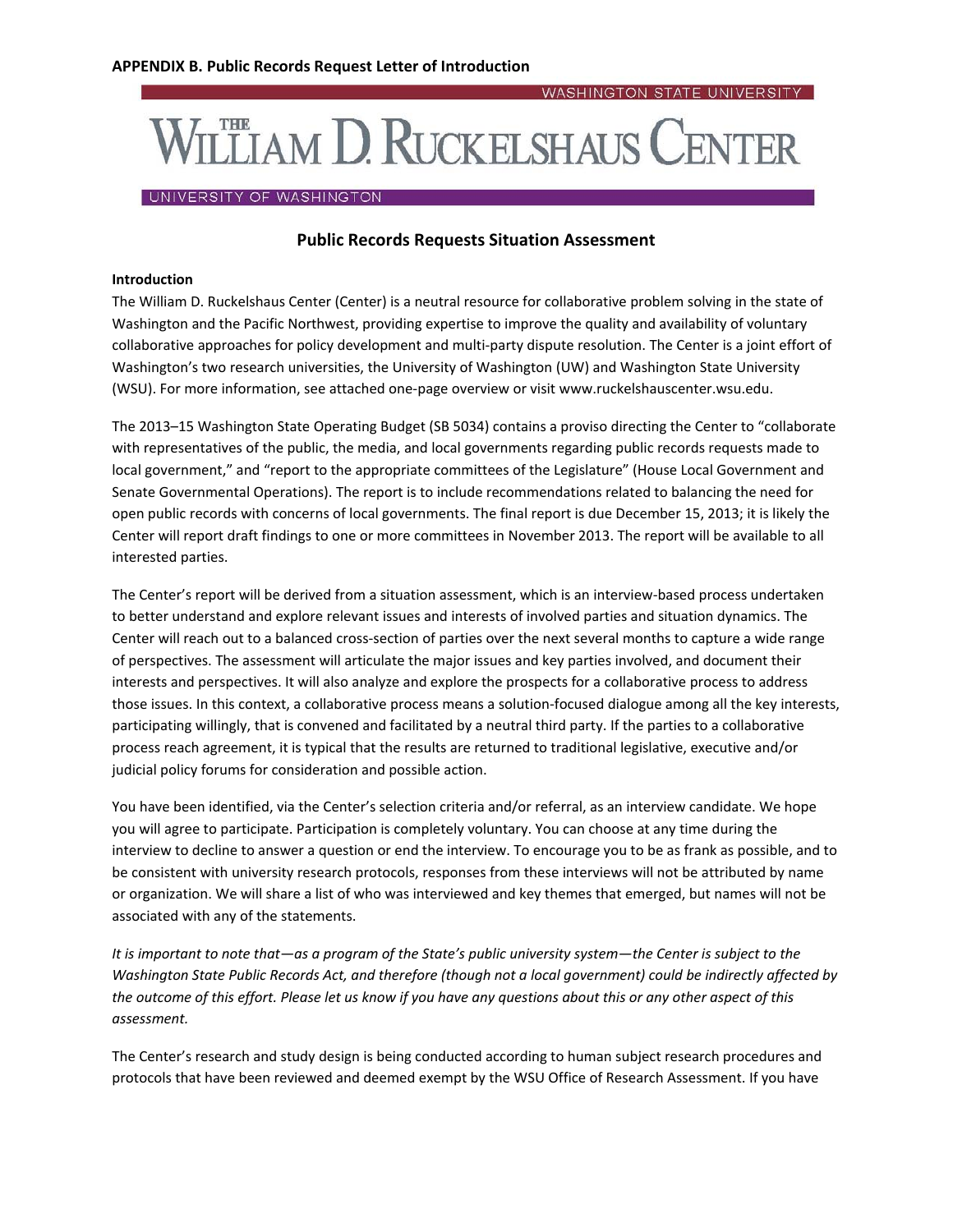any questions about your rights as participants you can contact the Principal Investigator at 206‐428‐3021 or ruckelshauscenter@wsu.edu.

Below are the questions for the interview, which is expected to take 45 minutes to one hour. You do not need to prepare responses to these questions ahead of time. They are provided to provide the opportunity for advance reflection, if you wish. Prior to proceeding with the interview questions, we will confirm that you are willing to continue.

#### **Questions**

- 1. Please tell us about your background, affiliation, involvement and interests with respect to public records requests made to local governments.
- 2. What would you describe as the major issues associated with this topic?
- 3. Do you feel that the current Public Records Act is working well? If so, what do you think are its most important and/or effective features? If not, what most needs improvement?
- 4. Do you have comments on any or all of the issues highlighted in the proviso:
	- a. Resources necessary to accommodate requests;
	- b. Potential harassment of government employees;
	- c. Potential safety concerns of people named in the records;
	- d. Potentially assisting criminal activity?
- 5. Do you think a collaborative process (as defined above) is appropriate to address these issues?
- 6. If so, what would you hope could be accomplished if a collaborative process were conducted on issues related to public records requests—what would the outcome look like? What concerns or challenges would need to be addressed? How could a process be designed to address those challenges? How would you know the process was successful?
- 7. If you do not think a collaborative process is appropriate, or if you think the issue is not "ripe" for such a process at this time, what (if anything) do you think should happen next?
- 8. If a collaborative process were conducted, do you think it would be important to be assisted by a neutral third party? If so, what characteristics would be important in that third party?
- 9. Would the full range of needed interests participate? Would they have incentive to negotiate and seek common ground? Would you/your constituency participate if asked?
- 10. Who do you think it is important that we interview as part of this assessment? Why is it important to speak to him/her?
- 11. What should we have asked that we did not?
- 12. Do you have any questions for us?